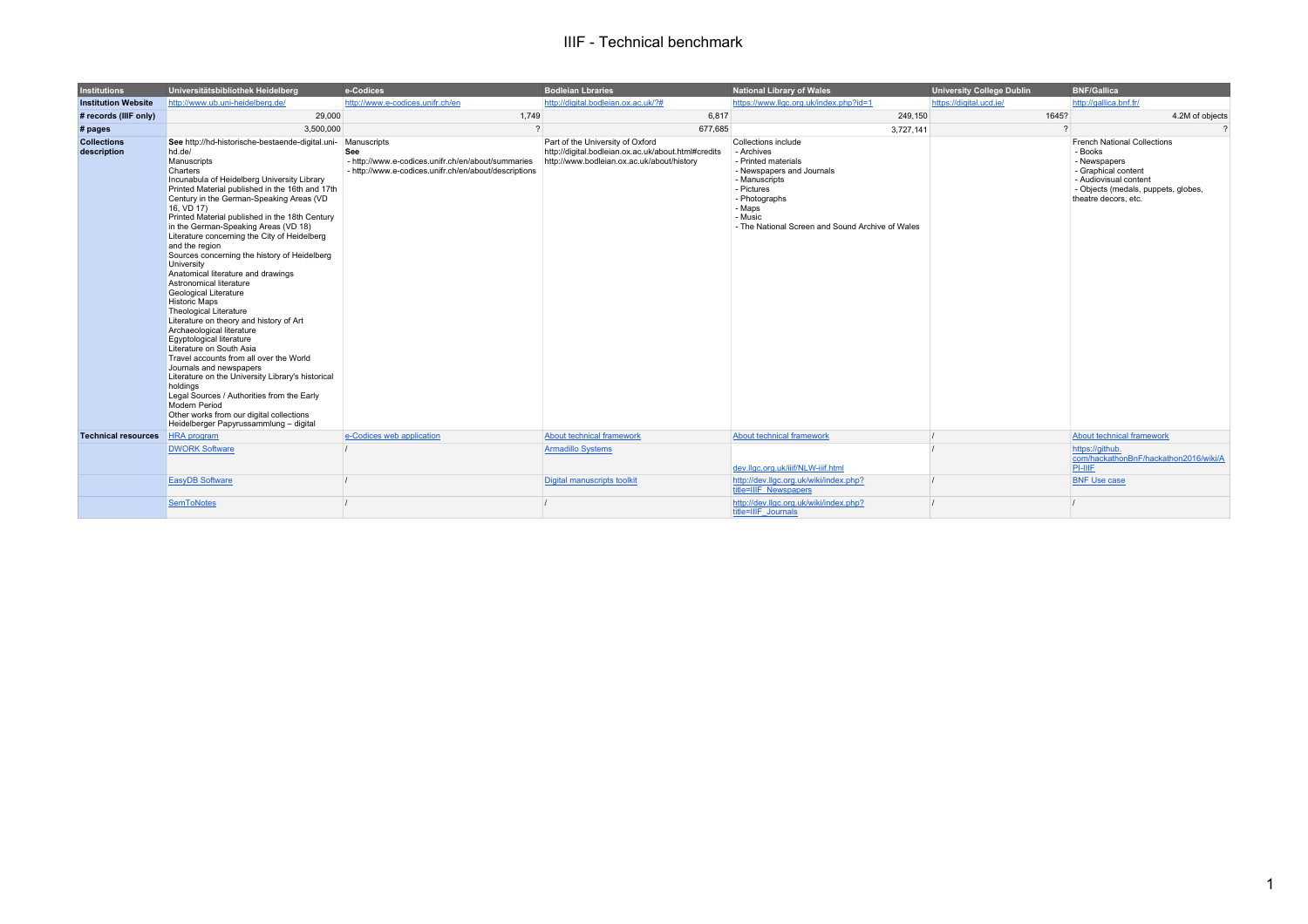## IIIF - Technical benchmark

| <b>Institutions</b><br>Framework | Universitätsbibliothek Heidelberg<br><b>HRA</b><br>Image and multi-media database heidICON<br>based on Easy DB (3rd party)<br><b>Digital Library</b><br>based on DWork (internal)<br>$\Rightarrow$ based on<br>- Web server: Apache 2.x<br>- Database: MySQL 5.x<br>- Search in Metadata and Full Text: SOLR<br>- Repository for annotations: Fedora 4.x<br><b>IIIF</b> implementation<br>- Image API on Loris IIIF Image Server<br>- Presentation API through the DWork<br>presentation module<br>- Internal data schema of DWork is related to<br>METS/MODS<br>- Manifest generation uses internal DWork<br>procedures. There<br>is no direct transformation METS/MODS -> IIIF<br>manifest. | e-Codices<br><b>Back end</b><br>LAMP Stack (Linux, Apache, MySQL, PHP)<br>Codelgniter (PHP Framework on the basis of the<br>Model-View-Controller Pattern)<br>MySQL (Database)<br>Solr (Search)<br>Git (Version control)<br>Image Server: Loris<br>JSON (IIIF Image and Presentation APIs)<br>TEI/XML for scholarly manuscript descriptions<br>JPEG2000<br><b>Front end</b><br>HTML5<br>CSS <sub>3</sub><br>Bootstrap & HTML5 Boilerplate (Front end<br>Frameworks)<br>jQuery | <b>Bodleian Lbraries</b><br>Armadillo<br>Digital manuscripts toolkit (inspired from current<br>tech stack ?) | <b>National Library of Wales</b><br>Collections are stored in a Fedora 3 repository. The<br>presentation API is generated by using XSLT to<br>convert METS documents into Manifests. The Images   APIs:<br>are a combination of JP2 and PFF files and are<br>stored inside Fedora.<br>The NLW developed a PFF to IIIF image server. For<br>the JP2s the NLW uses IIP.<br>There are a number of search implementations in the Conversion of ALTO OCR data to<br>library. The two recent ones places.library.wales (to<br>be relesased) and the Journals website used a PHP<br>proxy in front of a SOLR databases. The Mirador<br>annotation projects including the Welsh Book of<br>Rememberence use the SimpleAnnotationStore<br>pointing to SOLR (https://github.<br>com/glenrobson/SimpleAnnotationServer) | <b>University College Dublin</b><br>Details from John Howard:<br>Search API supported by loris<br>Presentation and Search are<br>bespoke and interact with (a) our<br>fedora repository and (b) loris<br>Additional bespoke endpoints provide IIIF Image Library<br>annotation services:<br>Open Annotations compliant<br>annotations (returned as single lines<br>of text)<br>Conversion of text 'blobs' from text<br>transcription services:<br>A bespoke service at https://duchas.<br>The FromThePage transcription<br>service<br>Viewers:<br>UniversalViewer has been deploved<br>for printed materials with OCR text,<br>since it supports the IIIF Search API<br>Mirador has been deployed for use<br>with manuscripts and visual<br>resources primarily.<br><b>Plugins for Mirador:</b><br>- In production:<br>physicalRuler. https://github.<br>com/ibhoward-dublin/mirador-<br>plugins/tree/master/PhysicalRuler<br>IIIF-imageManipulation, to crop and<br>change image attributes via IIIF<br>parameters. See https://github.<br>com/jbhoward-dublin/iiif-<br>imageManipulation<br>- In development:<br>linktoFromThePage, plugin to query<br>FromThePage iiif/for endpoint for<br>transcribable collections. See https:<br>//github.com/jbhoward-<br>dublin/mirador-plugins-<br>ucd/tree/master/linktoFromThePage<br>IIIF-GeoJSON-maps.js, to visualise<br>data recorded in the IIIF manifest<br>GeoJSON service<br>Annotation store: we have deployed<br>SimpleAnnotationServer but only in<br>development and are troubleshooting | <b>BNF/Gallica</b><br>WebApp Lorikeet:<br>- IIIF Image controller support<br>- JNA interfaces between Java WebApp<br>and C++ IIIF image library<br>- Image processing core<br>- Native C/C++ library (Expert C++<br>programming)<br>- Uses combination of :<br>** Kakadu / coresys SDK (processing<br>format target JPEG2000)<br>** ImageMagick SDK (image<br>transformation)<br>** Home made C++ scheduling |
|----------------------------------|-----------------------------------------------------------------------------------------------------------------------------------------------------------------------------------------------------------------------------------------------------------------------------------------------------------------------------------------------------------------------------------------------------------------------------------------------------------------------------------------------------------------------------------------------------------------------------------------------------------------------------------------------------------------------------------------------|-------------------------------------------------------------------------------------------------------------------------------------------------------------------------------------------------------------------------------------------------------------------------------------------------------------------------------------------------------------------------------------------------------------------------------------------------------------------------------|--------------------------------------------------------------------------------------------------------------|--------------------------------------------------------------------------------------------------------------------------------------------------------------------------------------------------------------------------------------------------------------------------------------------------------------------------------------------------------------------------------------------------------------------------------------------------------------------------------------------------------------------------------------------------------------------------------------------------------------------------------------------------------------------------------------------------------------------------------------------------------------------------------------------------------------|-------------------------------------------------------------------------------------------------------------------------------------------------------------------------------------------------------------------------------------------------------------------------------------------------------------------------------------------------------------------------------------------------------------------------------------------------------------------------------------------------------------------------------------------------------------------------------------------------------------------------------------------------------------------------------------------------------------------------------------------------------------------------------------------------------------------------------------------------------------------------------------------------------------------------------------------------------------------------------------------------------------------------------------------------------------------------------------------------------------------------------------------------------------------------------------------------------------------------------------------------------------------------------------------------------------------------------------------------------------------------------------------------------------------------------------------------------------------------------------------------------------------------------------------------|--------------------------------------------------------------------------------------------------------------------------------------------------------------------------------------------------------------------------------------------------------------------------------------------------------------------------------------------------------------------------------------------------------------|
|                                  |                                                                                                                                                                                                                                                                                                                                                                                                                                                                                                                                                                                                                                                                                               |                                                                                                                                                                                                                                                                                                                                                                                                                                                                               |                                                                                                              |                                                                                                                                                                                                                                                                                                                                                                                                                                                                                                                                                                                                                                                                                                                                                                                                              | issues that must be resolved before<br>general public deployment with<br>Mirador viewer                                                                                                                                                                                                                                                                                                                                                                                                                                                                                                                                                                                                                                                                                                                                                                                                                                                                                                                                                                                                                                                                                                                                                                                                                                                                                                                                                                                                                                                         |                                                                                                                                                                                                                                                                                                                                                                                                              |
| <b>IIIF Viewer(s)</b>            | <b>SemToNotes</b>                                                                                                                                                                                                                                                                                                                                                                                                                                                                                                                                                                                                                                                                             | OpenSeadragon                                                                                                                                                                                                                                                                                                                                                                                                                                                                 | Universal Viewer (from Digirati/Wellcome Library)                                                            | Universal Viewer (from Digirati/Wellcome Library)                                                                                                                                                                                                                                                                                                                                                                                                                                                                                                                                                                                                                                                                                                                                                            | OpenSeadragon                                                                                                                                                                                                                                                                                                                                                                                                                                                                                                                                                                                                                                                                                                                                                                                                                                                                                                                                                                                                                                                                                                                                                                                                                                                                                                                                                                                                                                                                                                                                   | OpenSeadragon                                                                                                                                                                                                                                                                                                                                                                                                |
|                                  |                                                                                                                                                                                                                                                                                                                                                                                                                                                                                                                                                                                                                                                                                               | Mirador                                                                                                                                                                                                                                                                                                                                                                                                                                                                       | Mirador                                                                                                      | <b>Mirador</b>                                                                                                                                                                                                                                                                                                                                                                                                                                                                                                                                                                                                                                                                                                                                                                                               | <b>Mirador</b>                                                                                                                                                                                                                                                                                                                                                                                                                                                                                                                                                                                                                                                                                                                                                                                                                                                                                                                                                                                                                                                                                                                                                                                                                                                                                                                                                                                                                                                                                                                                  | Mirador                                                                                                                                                                                                                                                                                                                                                                                                      |
| <b>Implemented IIIF</b>          | Rotation, zoom, crop<br>visualisation features Possible export based on such parameters                                                                                                                                                                                                                                                                                                                                                                                                                                                                                                                                                                                                       | Rotation, crop, zoom                                                                                                                                                                                                                                                                                                                                                                                                                                                          | Rotation, zoom, crop<br>Possible export based on such parameters                                             | Rotation, crop, zoom                                                                                                                                                                                                                                                                                                                                                                                                                                                                                                                                                                                                                                                                                                                                                                                         | Rotation, crop, zoom                                                                                                                                                                                                                                                                                                                                                                                                                                                                                                                                                                                                                                                                                                                                                                                                                                                                                                                                                                                                                                                                                                                                                                                                                                                                                                                                                                                                                                                                                                                            | Rotation, zoom, crop<br>Possible export based on such parameters                                                                                                                                                                                                                                                                                                                                             |
| Record example                   | http://digi.ub.uni-heidelberg.de/diglit/cpg848                                                                                                                                                                                                                                                                                                                                                                                                                                                                                                                                                                                                                                                | http://www.e-codices.unifr.ch/en/sbb/C0005-<br>2/4v/270/Sequence-957                                                                                                                                                                                                                                                                                                                                                                                                          | http://digital.bodleian.ox.ac.uk/inquire/p/38fdf59a-<br>4f37-4a37-95e8-54915403d625                          | https://viewer.library.wales/1497451#?<br>c=0&m=0&s=0&cv=0                                                                                                                                                                                                                                                                                                                                                                                                                                                                                                                                                                                                                                                                                                                                                   | http://digital.ucd.ie/view/ucdlib:38413                                                                                                                                                                                                                                                                                                                                                                                                                                                                                                                                                                                                                                                                                                                                                                                                                                                                                                                                                                                                                                                                                                                                                                                                                                                                                                                                                                                                                                                                                                         | http://gallica.bnf.fr/ark:<br>/12148/btv1b10510893f?rk=85837;2                                                                                                                                                                                                                                                                                                                                               |
|                                  | <b>To HeidICON</b>                                                                                                                                                                                                                                                                                                                                                                                                                                                                                                                                                                                                                                                                            | X                                                                                                                                                                                                                                                                                                                                                                                                                                                                             | $\mathsf{X}$                                                                                                 | $\boldsymbol{\mathsf{X}}$                                                                                                                                                                                                                                                                                                                                                                                                                                                                                                                                                                                                                                                                                                                                                                                    | X                                                                                                                                                                                                                                                                                                                                                                                                                                                                                                                                                                                                                                                                                                                                                                                                                                                                                                                                                                                                                                                                                                                                                                                                                                                                                                                                                                                                                                                                                                                                               | $\boldsymbol{\mathsf{x}}$                                                                                                                                                                                                                                                                                                                                                                                    |
| <b>JSON Manifest</b><br>example  | http://digi.ub.uni-heidelberg.<br>de/diglit/iiif/cpg848/manifest.json                                                                                                                                                                                                                                                                                                                                                                                                                                                                                                                                                                                                                         | http://www.e-codices.unifr.ch/metadata/iiif/sbb-<br>C0005-2/manifest.json                                                                                                                                                                                                                                                                                                                                                                                                     |                                                                                                              | http://dams.llgc.org.uk/iiif/2.0/1497451/manifest.json<br>or https://damsssl.llgc.org.uk/iiif/2.<br>0/1497451/manifest.json                                                                                                                                                                                                                                                                                                                                                                                                                                                                                                                                                                                                                                                                                  |                                                                                                                                                                                                                                                                                                                                                                                                                                                                                                                                                                                                                                                                                                                                                                                                                                                                                                                                                                                                                                                                                                                                                                                                                                                                                                                                                                                                                                                                                                                                                 | http://gallica.bnf.fr/iiif/ark:<br>/12148/btv1b10539535f/manifest.json                                                                                                                                                                                                                                                                                                                                       |
| <b>Specific features</b>         | Virtual scrolling (turning pages features) http:<br>//digi.ub.uni-heidelberg.<br>de/touch/cpg848/#page/24                                                                                                                                                                                                                                                                                                                                                                                                                                                                                                                                                                                     | $\overline{\phantom{a}}$                                                                                                                                                                                                                                                                                                                                                                                                                                                      | Virtual scrolling http://firstfolio.bodleian.ox.ac.<br>uk/book.html                                          | $\overline{\phantom{a}}$                                                                                                                                                                                                                                                                                                                                                                                                                                                                                                                                                                                                                                                                                                                                                                                     | $\overline{\phantom{a}}$                                                                                                                                                                                                                                                                                                                                                                                                                                                                                                                                                                                                                                                                                                                                                                                                                                                                                                                                                                                                                                                                                                                                                                                                                                                                                                                                                                                                                                                                                                                        | Text+OCR display, OCR highlighting after<br>search                                                                                                                                                                                                                                                                                                                                                           |
| <b>User Experience</b>           | Expert UI (not very appealing but functional,<br>with a lot of features and information)<br>Extremelly fast browsing and loading of the<br>resources                                                                                                                                                                                                                                                                                                                                                                                                                                                                                                                                          | Effort on the UI but resources loading is a bit slow                                                                                                                                                                                                                                                                                                                                                                                                                          | Very pleasant landing page, but common UI.<br>Fast browsing and loading                                      | Common UI<br>Fast browsing and loading<br>http://newspapers.library.wales/                                                                                                                                                                                                                                                                                                                                                                                                                                                                                                                                                                                                                                                                                                                                   |                                                                                                                                                                                                                                                                                                                                                                                                                                                                                                                                                                                                                                                                                                                                                                                                                                                                                                                                                                                                                                                                                                                                                                                                                                                                                                                                                                                                                                                                                                                                                 | Modern and consistent UI<br>Fast browsing and loading                                                                                                                                                                                                                                                                                                                                                        |
|                                  |                                                                                                                                                                                                                                                                                                                                                                                                                                                                                                                                                                                                                                                                                               |                                                                                                                                                                                                                                                                                                                                                                                                                                                                               |                                                                                                              | http://journals.library.wales/                                                                                                                                                                                                                                                                                                                                                                                                                                                                                                                                                                                                                                                                                                                                                                               |                                                                                                                                                                                                                                                                                                                                                                                                                                                                                                                                                                                                                                                                                                                                                                                                                                                                                                                                                                                                                                                                                                                                                                                                                                                                                                                                                                                                                                                                                                                                                 |                                                                                                                                                                                                                                                                                                                                                                                                              |